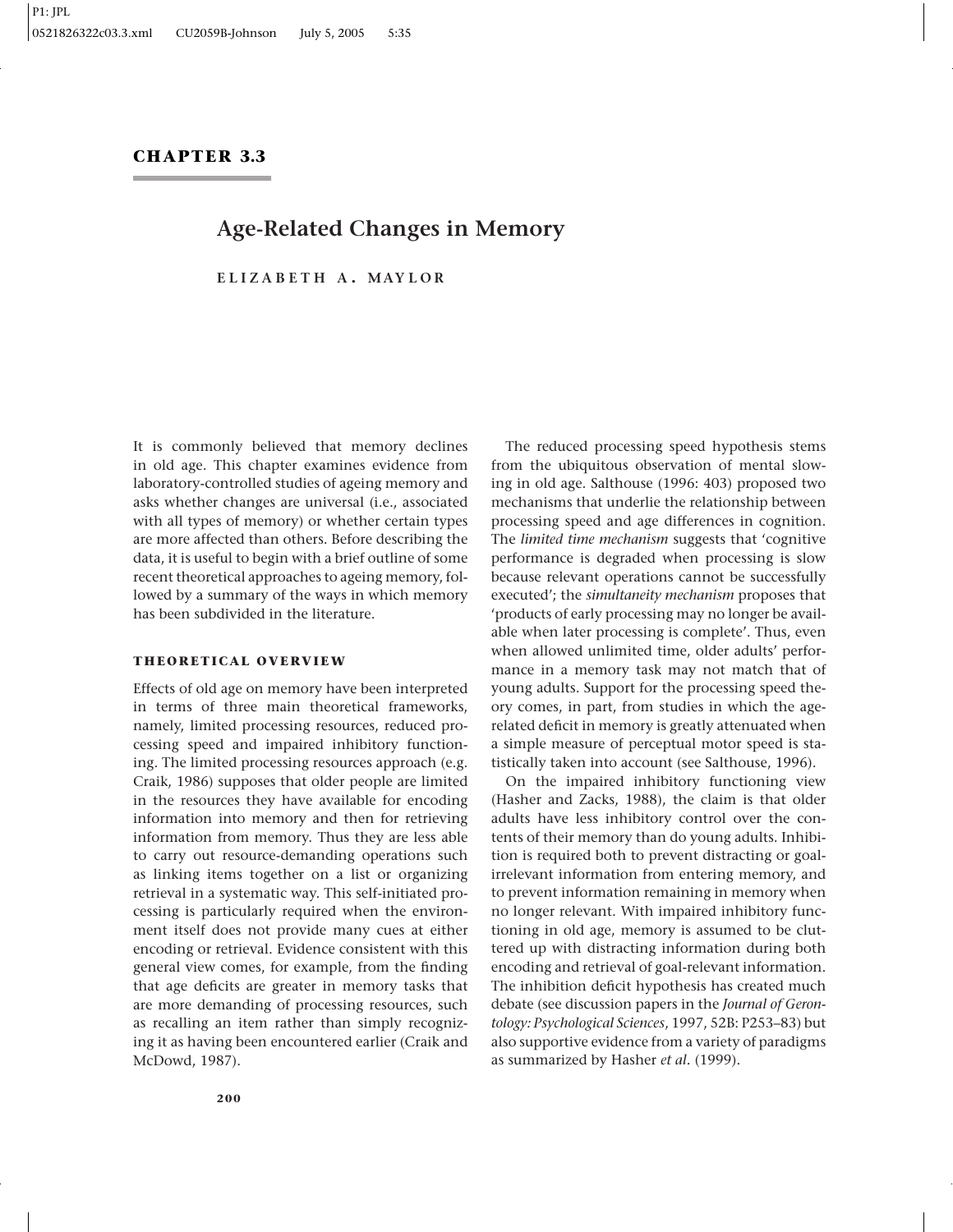## **AGE-RELATED CHANGES IN MEMORY 201**

The vast literature on ageing memory is best understood by considering effects on different types of memory as traditionally categorized by memory researchers. First, there is the distinction between *short-* and *long-term memory* (STM and LTM). STM refers to the retention of information for just a few seconds, whereas LTM refers to the retention of information over longer periods, from seconds or minutes to many years. STM can be further subdivided into *primary memory* (associated with the passive retention of information) and *working memory* (where stored information is actively manipulated in some way).

Several distinctions have been drawn within LTM. For example, *episodic memory* refers to memory for specific autobiographical events, such as recalling what you did on holiday in Paris last year or what you had for breakfast this morning, whereas *semantic memory* refers to the store of general knowledge about the world, such as knowing that Paris is the capital of France or that breakfast is the first meal of the day. Also relevant to an understanding of ageing memory is the distinction between *explicit memory* (which requires the conscious recollection of a particular prior event) and *implicit memory* (as revealed by enhanced performance on a task as a result of an earlier encounter with the stimulus). Finally, the recall or recognition of information from the past is termed *retrospective memory*, whereas remembering to perform some action in the future without any external prompting is termed *prospective memory*. As we shall see, at least some of these distinctions have revealed striking dissociations in terms of the effects of normal ageing.

#### **STM: (1) PRIMARY MEMORY**

The capacity of primary memory is commonly assessed by memory span, which is the longest sequence of unrelated items (digits, letters or words) that can be reproduced in the correct order immediately after presentation on at least 50 per cent of occasions. Some early studies claimed that memory span was largely unaffected by increased age. But more recently, small to moderate age-related declines have been observed in memory span. For example, Salthouse (1991) showed that adults in

their 60s–70s performed approximately one standard deviation below the level of those in their 20s, with decline slightly greater for word span than for digit span.

Maylor *et al.* (1999) presented young and older adults (mean ages of 20 and 65, respectively) with lists of seven letters at a rate of one letter per second. Participants were required to recall each list immediately in serial order by writing their responses in seven boxes from left to right. Figure 1 shows correct responding as a function of serial position for both auditory and visual presentation. The young group outperformed the older group in both modalities (75% and 63% correct overall for young and older adults, respectively). Typical serial position curves were evident in both age groups, with early and late serial positions better recalled than middle positions and a more pronounced increase in recall of the final item for auditory presentation than for visual presentation. Finally, the age-related deficit was greater in the early and middle serial positions than in the later serial positions for auditory presentation, whereas the reverse was true for visual presentation. Clearly, primary memory declines with age. But to what extent can this be attributed to decline in a single factor such as processing speed? In Maylor *et al.*'s (1999) study, the correlation between age and STM performance was −.43. When a standard measure of perceptual motor speed was partialled out, the correlation dropped to zero, consistent with the reduced processing speed hypothesis. However, this general hypothesis is unable to predict the precise pattern of age differences in both correct and erroneous responses by serial position. For this, Maylor *et al.* applied a computational model of memory for serial order and found that, by altering two parameters, which could be construed as corresponding to slower encoding and slower output, they could simulate the detailed pattern of age deficits in performance.

Other STM data consistent with a generalized slowing account come from a study by Multhaup *et al.* (1996). A widely accepted view of memory span is that items are entered into a passive phonological store that holds speech-based information for approximately 1.5–2.0 seconds before it decays. An active articulatory rehearsal process based on inner speech can refresh the memory trace so that memory span corresponds to the number of items that can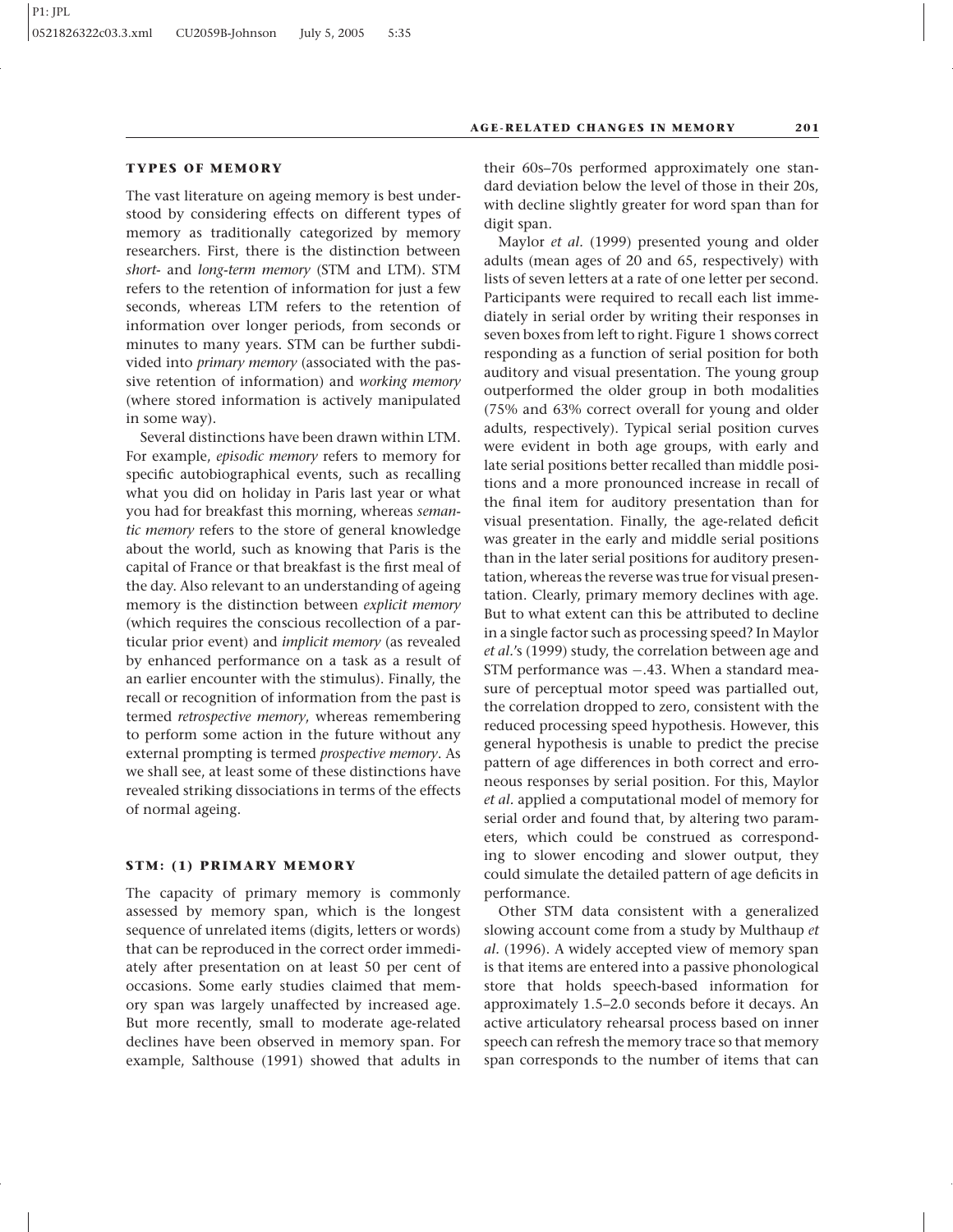



**Figure 1.** Immediate serial recall of sequences of seven letters presented auditorially (upper panel) and visually (lower panel): mean percentages of correct responses as a function of serial position for young and older adults. Data from Figure 1 of Maylor *et al.* (1999).

be articulated in 1.5–2.0 seconds. Older adults are known to have slower articulation rates than young adults and therefore we would expect their memory spans to be correspondingly lower. Multhaup *et al.* examined the relationship between memory span and speech rate in young and older adults (mean ages of 22 and 68, respectively). The stimuli were words and nonwords of three different lengths – short, medium and long – and items were presented at a rate of one per second. Speech rate was measured by asking participants to repeat pairs of items ten times. The results confirmed a linear relationship between memory span and speech rate (see Figure 2) and, as expected, young adults had larger spans and faster speech rates than older adults. Crucially, the functions for the two age groups were collinear – in other words, the reduction in memory span for older adults was predictable on the basis of their slower speech (and therefore rehearsal) rate. To conclude, there is small to moderate age decline in memory span that is at least consistent with the generalized slowing account of ageing (see Maylor *et al.*, 1999, for further discussion).

#### **STM: (2) WORKING MEMORY**

In contrast to primary memory, working memory involves both the storage and the processing of information, such as would be required in a mental arithmetic task. Craik (1986), for example, examined age differences on a primary memory task (digit span) and a working memory task (alpha span) in which the to-be-remembered list of words had to be rearranged into alphabetical order before recall. The age deficit was found to be greater for alpha span than for digit span. On the other hand, researchers have not always observed greater age deficits for backwards span (where items must be

recalled in reverse order to that of presentation) and standard forwards span (see Salthouse, 1991, and Verhaeghen *et al.*, 1993, for examples of similar age deficits for forwards and backwards span).

More traditional (and more resource-demanding) measures of working memory usually involve the sequential presentation of a series of problems that require processing (e.g., *Cows eat grass – true or false? Spoons are made of paper – true or false?*). At the end of the series, the task would be to recall the last word of each statement (*grass*, *paper*, etc.) in the correct order. Working memory span is the longest series that can be remembered reliably, assuming also that the problems were processed correctly (in this case, the true/false responses). Results from many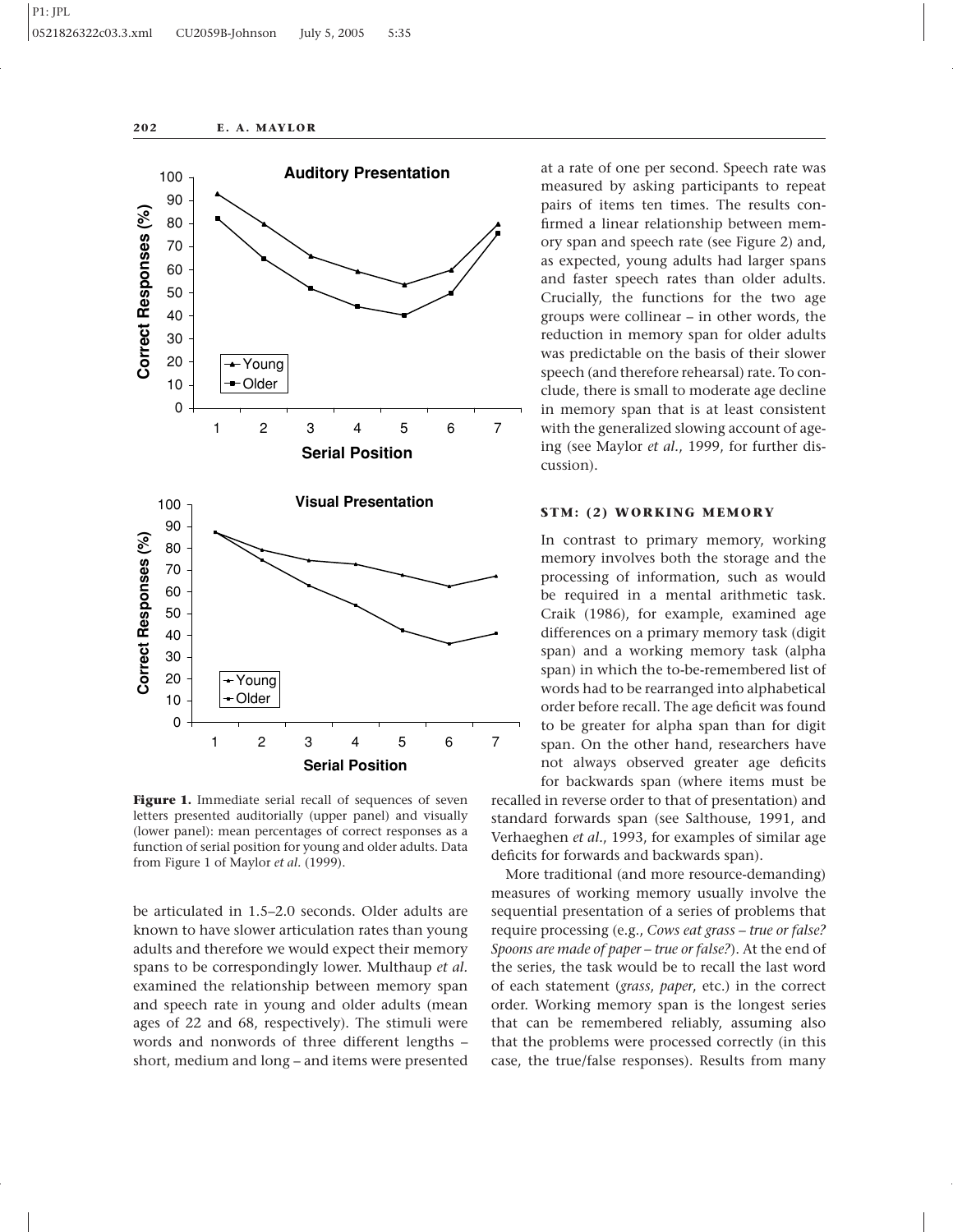studies consistently show substantial age-related decline in working memory span (see Salthouse, 1992).

The general conclusion on STM is that age-related decline is less striking in tasks in which lists of items simply have to be reproduced in the presented order (primary memory) than in more demanding tasks requiring the simultaneous storage and processing of information (working memory). This pattern can therefore be readily interpreted in terms of the limited processing resources view. On the reduced processing speed hypothesis, the correlations with age either drop to zero (primary memory; Maylor *et al.*, 1999) or are considerably

attenuated (working memory; Salthouse, 1996) when speed is taken into account. In other words, there is evidence that slower processing is a fundamental underlying mediator of age differences in STM.

Recently, May *et al.* (1999) observed that memory span procedures typically start with short lists and then gradually increase in length until a participant fails consistently at a particular length. To perform well, participants must focus on the current list and suppress previous lists; otherwise proactive interference (PI) occurs. If older adults are less able to avoid PI (as suggested by the inhibition deficit hypothesis), then as the lists increase in length, performance will suffer earlier as a result of accumulating interference from previous items.

May *et al.* (1999) employed a reading span task in which participants read printed sentences aloud while remembering the final word in each sentence for recall at the end of the list. In the *standard* condition, trials were presented in the usual ascending order (2-, 3-, then 4-sentence lists); in the *descending* condition, trials were presented in the reverse order (4-, 3-, then 2-sentence lists). Table 1 shows the mean list lengths reliably recalled (i.e., reading span) by young and older adults (mean ages of 19 and 67, respectively) under these two conditions. There was a significant age deficit under the standard condition. However, there was no age difference under the descending condition where PI was minimized at the longest list length. This provides support for the view that at least some age-related



**Figure 2.** Memory span as a function of speech rate for young and older adults. For each age group, long items are represented by the leftmost point, medium items by the middle point, and short items by the rightmost point. Data from Table 1 of Multhaup *et al.* (1996), averaged across words and nonwords. The linear regression function shown is  $y = 0.87x + 1.71$  ( $R^2 = 0.98$ ).

| TABLE 1. Reading span for young and<br>older adults in which lists either<br>increased in length (standard condition)<br>or decreased in length (descending<br>condition). Data from Experiment 1 of<br>May et al. (1999) |           |            |
|---------------------------------------------------------------------------------------------------------------------------------------------------------------------------------------------------------------------------|-----------|------------|
| Condition                                                                                                                                                                                                                 | Young     | Older      |
| Standard<br>Descending                                                                                                                                                                                                    | 3.1<br>29 | 2.6<br>3.0 |

deficits in working memory may be attributable to failures in clearing working memory of information that is no longer relevant to the current task.

## **LTM: (1) SEMANTIC VS EPISODIC MEMORY**

As mentioned earlier, the semantic memory system can be considered as analogous to the contents of a combined dictionary and encyclopaedia, whereas the episodic memory system is more similar to a personal diary. This is an important distinction with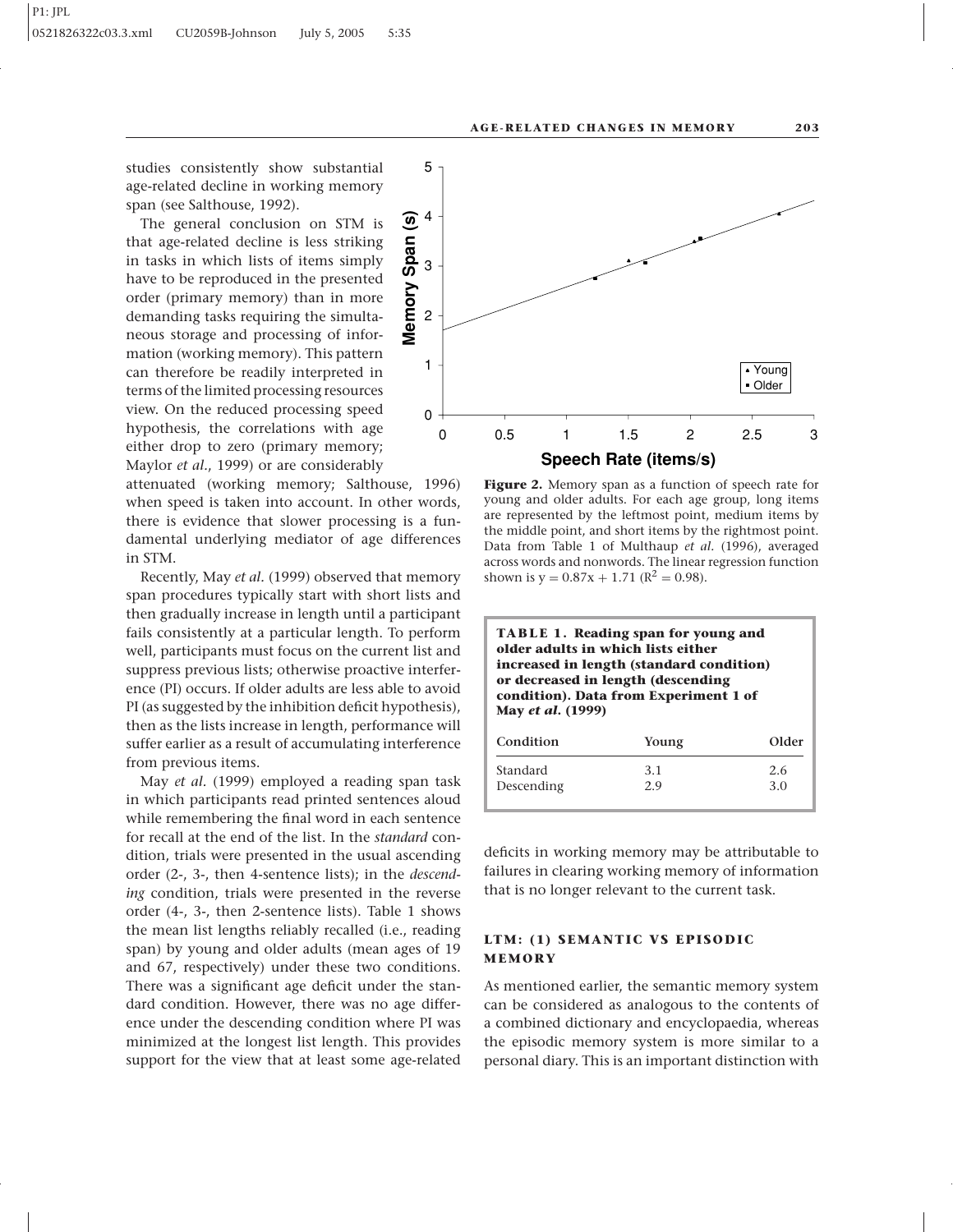#### **204 E. A. MAYLOR**



**Figure 3.** Percentages of faces recognized as familiar that were correctly named or received a tip-of-the-tongue (TOT) response for 50-, 60- and 70-year-olds. Data from Figure 1 of Maylor (1990c).

respect to ageing because it is often claimed that, in contrast to episodic memory, semantic memory shows little or no age-related decline. For example, there are few systematic age effects on measures of general knowledge as included in various IQ tests (see Salthouse, 1991). Similarly, scores on vocabulary tests remain relatively stable in old age. However, this may depend to some extent on the demands of the particular test employed. Thus, Maylor (1990b) observed the usual result of no significant decline with age on a vocabulary test requiring the selection

of a synonym for the target word; in contrast, older adults performed more poorly than younger adults when required to identify a word from its definition (see Table 2 for examples). This finding within semantic memory mirrors the observation noted earlier that tests of recognition are less affected by ageing than are tests of recall because of their differing processing demands.

Consistent with their subjective complaints, older people are more susceptible to the experience of finding themselves temporarily unable to retrieve a familiar name or word – the well-known 'tip-of-thetongue' (TOT) state (e.g. Burke *et al.*, 1991). This is illustrated in Figure 3 by data from a study by Maylor (1990c) in which participants were shown photographs of famous

people and were asked to name each person within 50 seconds. Clearly, while the numbers of correct names decreased with increasing age, the numbers of TOT states correspondingly increased. It is important to note that almost all TOT states are eventually resolved in both younger and older people, suggesting that the semantic knowledge base remains intact but speeded access to it is impaired by ageing. Moreover, these temporary retrieval failures from semantic memory in old age are not unique to proper names. However, TOT states associated with people's names may be particularly noticeable because there are no synonyms available. Name retrieval failures may also be more frustrating because of their obvious social significance and therefore may be more memorable.

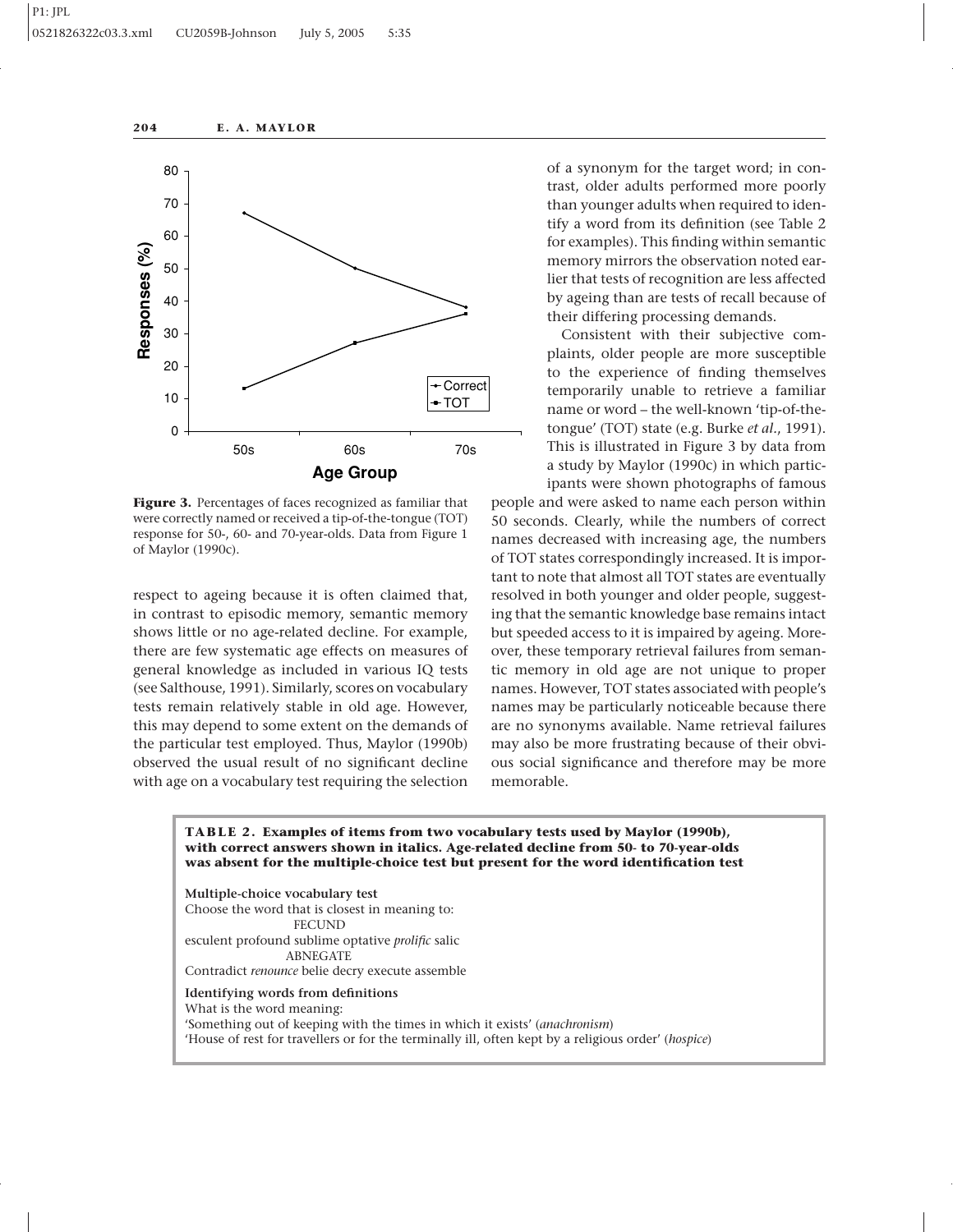There is considerable evidence that episodic memory declines markedly with age as revealed, for example, by the common laboratory task of free recall in which a long list of unrelated items is presented for subsequent recall in any order (see Verhaeghen *et al.*, 1993). Moreover, older adults are not only less able to recall items that were presented, they are also more likely to recall items that were not presented. For example, Norman and Schacter (1997) elicited high rates of false remembering by presenting lists of words (e.g., *door*, *glass*, *pane*, *shade*, *ledge, sill....*) that were each thematically related to a word that was not presented

(in this case, *window*). Figure 4 shows that

recall of presented words was much higher than recall of nonpresented theme words for young adults (mean age of 19), whereas recall was approximately equally likely for presented and nonpresented words for older adults (mean age of 68). Thus, it seems that older adults are more susceptible to this false memory effect. One explanation assumes that, during initial presentation, the theme word is automatically activated through semantic priming. At recall, this nonpresented theme word may be retrieved, but, perhaps because of limited processing resourses, older adults are less likely or able to carry out strategic retrieval or monitoring processes that are required to evaluate its source (i.e., internally rather than externally generated). This would be consistent with the general view that age-related deficits are particularly striking for contextual details of events (see Spencer and Raz, 1995). Older people themselves often report that, while their memory is poor for what happened yesterday, they have very clear recollections of events that happened a long time ago, perhaps in childhood or during the war. In fact, older people's own perceptions of their memories seem to follow Ribot's law, which states that recent memories are forgotten but remote memories are preserved. However, there are obvious problems is assessing such reports: (1) personal memories recalled from the distant past are often highly selective events that are personally salient – in other words, they are typically not the routine daily occurrences of the sort that are currently being forgotten; (2) the remote events are more likely to have been frequently rehearsed and recounted; (3) remote



**Figure 4.** Free recall of lists of thematically related words in young and older adults: percentages of presented words correctly recalled and nonpresented theme words falsely recalled. Data from Table 1 of Norman and Schacter (1997).

memories are probably liable to unconscious distortion and embellishment.

Cohen *et al.* (1994) investigated ageing episodic memory dating back a year by examining people's recall of their personal circumstances associated with a notable public event, namely, the resignation of Margaret Thatcher as Prime Minister. Young and older volunteers (mean ages of 22 and 72, respectively) were asked to give detailed accounts of how they first heard the news that Margaret Thatcher had resigned. They were initially tested within 10– 14 days of the resignation and were subsequently retested approximately one year later. The question of interest was whether the two accounts were consistent or inconsistent (see Table 3 for an example of each). The results revealed that, whereas 90 per cent of young participants were highly consistent in their accounts, only 42 per cent of older participants were highly consistent. Thus, it seems that older people are indeed mistaken in their impressions of generally preserved remote memories.

## **LTM: (2) IMPLICIT VS EXPLICIT MEMORY**

The memory tasks considered so far explicitly asked participants to recall or recognize information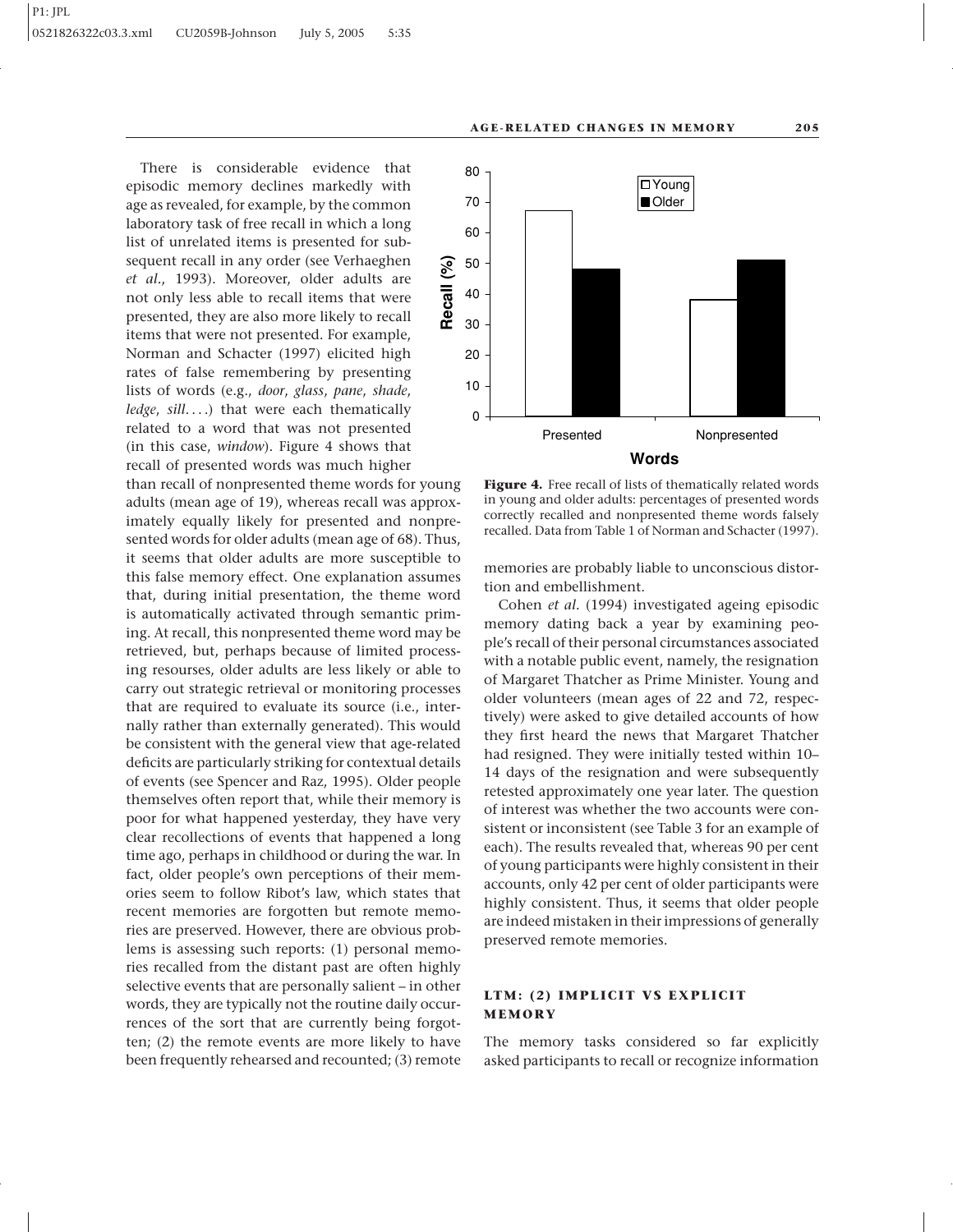#### **206 E. A. MAYLOR**

#### **TABLE 3. Examples of people's accounts of how they heard the news of Margaret Thatcher's resignation after a few days (test) and after approximately a year (retest). Data from Cohen** *et al.* **(1994)**

#### **Consistent example**

Test: 'While waiting in the supermarket till queue, a supervisor spread the news to the till operators.' Retest: 'While waiting in the till queue in Sainsbury's Oxford store, a supervisor informed the till operators of the resignation.'

#### **Inconsistent example**

Test: 'I was at the school in which I work, and I entered the Bursar's office to see her put down the telephone and then announce very excitedly "she's resigned" . . .'

Retest: 'I was in the office of the school in which I work when a colleague burst in and in a very loud voice announced that Mrs Thatcher's resigned . . .'

encountered earlier. In contrast, consider an experiment in which participants are asked to read some words (e.g., *mechanism*), perhaps in a passage of text. Later in the session, they may be presented with a word stem (*mec------*) or fragment (*-e-h-n-s-*) and asked to complete it with the first word that comes to mind – note that there is no reference to the prior study period. Implicit memory is revealed by an increased likelihood of completion for studied words (*mechanism*) relative to unstudied words. Several studies have shown striking dissociations between no significant age differences on implicit memory tests and significant age differences on explicit memory tests (see Light *et al.*, 2000, for examples).

Age differences on implicit memory tests may not reach significance but they usually favour the young, at least numerically. This raises the possibility that there is some decline in implicit memory with increasing age, which individual studies are unable to detect because of insufficient power. Combining multiple studies together in a metaanalysis reveals slight, but nevertheless significant, age-related decline for implicit memory (Light *et al.*, 2000). This pattern of impaired explicit memory but relatively spared implicit memory can be interpreted in terms of the view that explicit and implicit forms of memory depend on different memory systems that are associated with distinct regions of the brain and that these different brain areas are differentially impaired by ageing. An alternative view is that different processing resources are involved, with explicit memory tasks requiring consciously controlled recollective processes that are effortful and demanding, and implicit memory tasks relying on automatic processing. For further discussion and evidence that ageing impairs conscious recollection but not automatic retrieval or familiarity, see Light *et al.* (2000).

## **LTM: (3) RETROSPECTIVE VS PROSPECTIVE MEMORY**

Compare the task of describing what happened in a television soap opera last night to a friend who missed it, with remembering to set the videorecorder to tape tonight's episode. These are tests of retrospective and prospective memory, respectively. We have already seen examples of age-related deficits in laboratory tests of retrospective memory. In recent years, there has been increasing interest in prospective memory, which can be defined as remembering at the appropriate point in the future that something has to be done, without any prompting in the form of explicit instructions to recall. Craik (1986) suggested that age-related deficits should be particularly evident in such tasks because prospective remembering by definition places heavy demands on selfinitiated retrieval processes.

Early naturalistic studies of prospective memory, in which volunteers were asked to make telephone calls or mail postcards at particular times over the course of several days, revealed that older people can perform at least as well as young people provided that they employ efficient cues (e.g. Maylor, 1990a). These probably work well for important appointments, but alarm clocks, memos and so on are impractical for many everyday tasks. Thus, it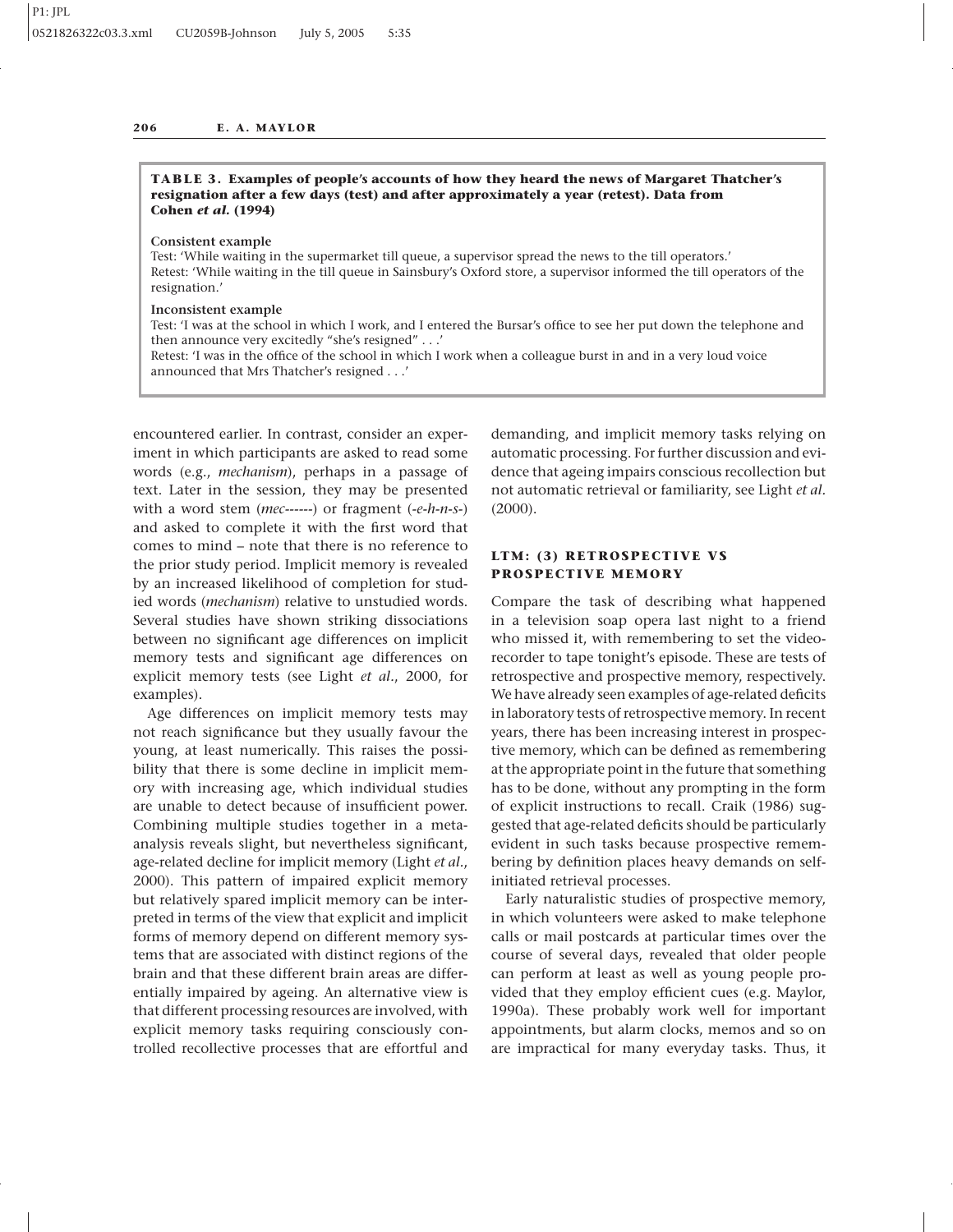is significant that older people perform less well in prospective memory tasks conducted in the laboratory. However, not all of these studies have observed age-related decline – it appears that prospective memory tasks, like retrospective memory tasks, vary both in their processing demands and in the salience of the cues provided by the environment at retrieval (see, for examples, Einstein *et al.*, 1995; Maylor *et al.*, 2002). Age-related deficits in prospective memory tasks are therefore most pronounced in situations where participants are engaged in demanding activities and self-initiated processing is required to recognize the appropriate conditions for action.

## **CONCLUSIONS**

There is clearly some variation in the effects of normal ageing on memory, depending on the type of memory in question:

- For short-term memory, there are small to moderate age deficits for primary memory but larger age deficits for working memory. In both cases, the data are consistent with the reduced processing speed hypothesis, although there is also evidence that impaired inhibitory functioning may play a role in the working memory deficit.
- For long-term memory, although semantic memory is considerably less affected by ageing than episodic memory, it is not completely spared – for example, speeded access is impaired, resulting in noticeable and frustrating temporary retrieval failures. Episodic memory decline is well documented and includes an increased susceptibility to false memories and inaccurate remote memories (contrary to subjective reports).
- The implicit–explicit memory distinction shows the most striking difference with respect to ageing, with little or no decline for implicit memory in contrast to robust decline for explicit memory.
- Prospective memory in old age is a relatively new area of research but the evidence so far indicates that qualitatively similar principles probably apply to the impact of ageing on remembering things from the past and on remembering to do things in the future.

Finally, in addition to variation in age-related changes across different types of memory, there is considerable variability across individuals such that some older people are less adversely affected

than others (Morse, 1993). It is also worth repeating Verhaeghen *et al.*'s (1993) cautionary note that agerelated deficits in the laboratory 'do not necessarily imply the breaking down of everyday memory functioning in old age' (p. 168). They suggest that the memory system of young adults 'functions at a level much higher than is needed for survival. Even though a decrease in functioning can be irritating, depressing, or upsetting for the older person who experiences it, the consequences of the decrease for daily life performance may be rather trivial, precisely because the culminating point of functioning in young adulthood is situated way above survival level' (p. 168).

## **FURTHER READING**

- Backman, L., Small, B. J., and A. Wahlin (2001). 'Aging and memory: cognitive and biological perspectives'. In J. E. Birren and K. W. Schaie, eds., *Handbook of the psychology of aging*, 5th edn. San Diego: Academic Press, pp. 349– 77.
- Kausler, D. H. (1994). *Learning and memory in normal aging*. San Diego: Academic Press.
- Naveh-Benjamin, M., Moscovitch, M., and H. L. Roediger, eds. (2001). *Perspectives on human memory and cognitive aging: essays in honour of Fergus Craik*. Hove: Psychology Press.
- Zacks, R. T., Hasher, L., and K. Z. H. Li (2000). 'Human memory'. In F. I. M. Craik and T. A. Salthouse, eds., *The handbook of aging and cognition*, 2nd edn. Mahwah, N.J.: Erlbaum, pp. 293–357.

#### **REFERENCES**

- Burke, D. M., MacKay, D. G., Worthley, J. S., and E. Wade (1991). 'On the tip of the tongue: what causes word finding failures in young and older adults?' *Journal of Memory and Language*, 30: 542–79.
- Cohen, G., Conway, M. A., and E. A. Maylor (1994). 'Flashbulb memories in older adults', *Psychology and Aging*, 9: 454–63.
- Craik, F. I. M. (1986). 'A functional account of age differences in memory'. In F. Klix and H. Hagendorf, eds., *Human memory and cognitive capabilities: mechanisms and performances*. Amsterdam: Elsevier Science Publishers, North-Holland, pp. 409–22.
- Craik, F. I. M., and J. M. McDowd (1987). 'Age differences in recall and recognition', *Journal of Experimental Psychology: Learning, Memory, and Cognition*, 13: 474–9.
- Einstein, G. O., McDaniel, M. A., Richardson, S. L., Guynn, M. J., and A. R. Cunfer (1995). 'Aging and prospective memory: examining the influences of